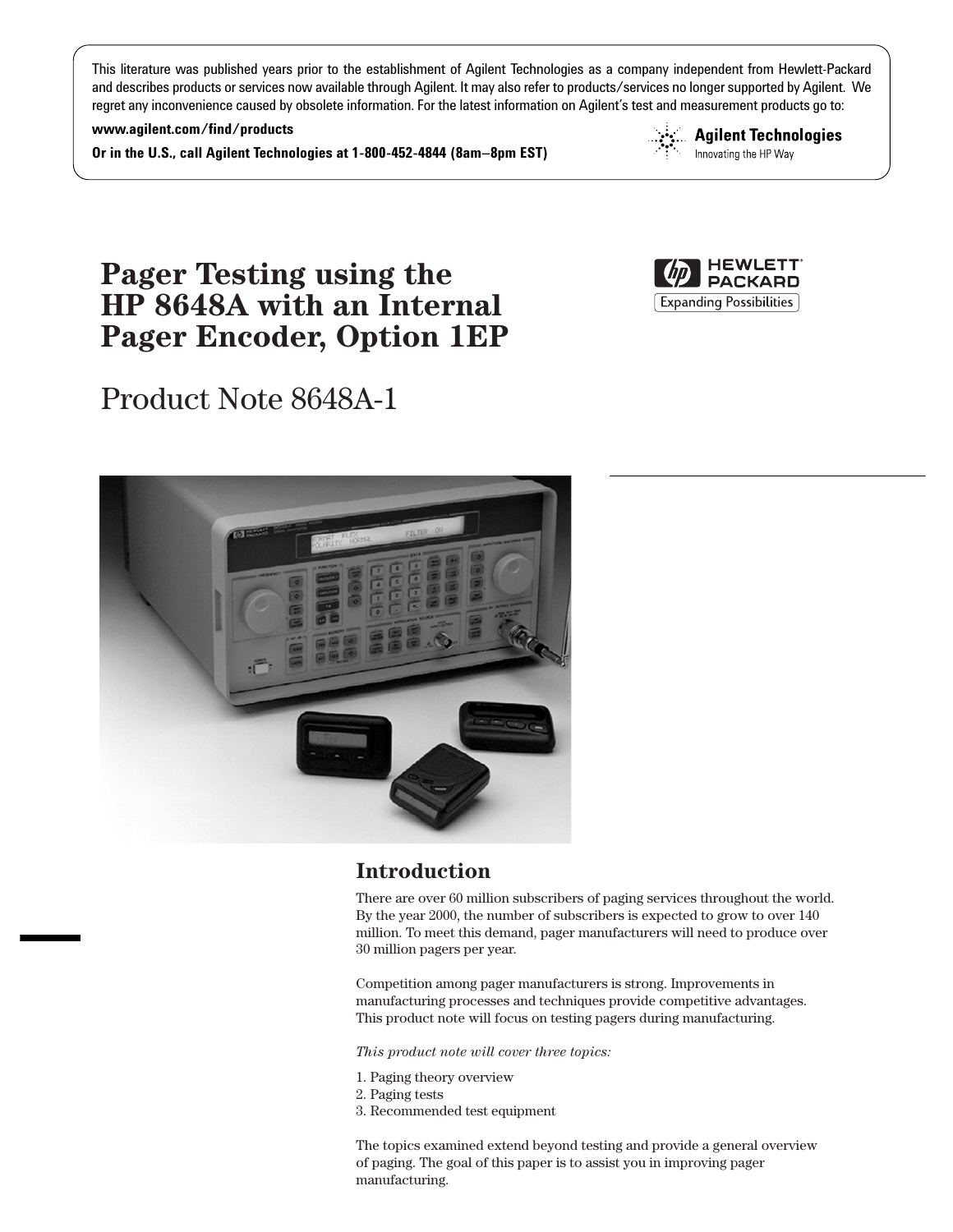## **Paging Overview**

## **Network Structure**

A paging network connects to the public switched network or telephone lines. Callers access voice mail, a paging operator, or enter a message via the keypad of a touch-tone phone. Pages are assembled in the paging terminal and sent to the network controller where they are combined into batches, based on their final destination. The network controller specifies which site controllers receive the batched messages and sends them out. Each site, covering a particular geographical location, contains one or more paging transmitters. Once a site controller receives a batch of pages, it uplinks them to the paging transmitters. Each paging transmitter then transmits the batch of pages at the same time on the same frequency. Simultaneous broadcasting of identical information from two or more transmitters at the same time allows the system to provide seamless coverage.



**Figure 1. A paging network.** 

# **Types of Pager Services**

Paging services come in several forms: tone-only, tone-voice, numeric, and alphanumeric.

The simplest type of paging service emits a tone when the subscriber is paged. This service is most useful when the subscriber only needs to call one place, such as his/her home or office. Tone-only service is the least expensive signaling option.

Tone-voice allows the subscriber to receive a voice message without calling a central location. Initially, tone-voice pagers could not store voice messages; therefore, a message could be missed if the subscriber was in a noisy environment when the page was received or was out of range of the transmitter. Newer systems are now available in some locations, where the pager can actually record messages up to 10 seconds long and play them back later.

Numeric pagers are the most popular on the market today. Callers dial the phone number assigned to the pager, then enter a numeric message using a touch-tone phone.

An alphanumeric pager requires the caller to have access to an alphanumeric terminal, or a message center, that can send alphanumeric messages to the pager. This type of service is the most expensive; however, it is valuable if the pager subscriber requires immediate information.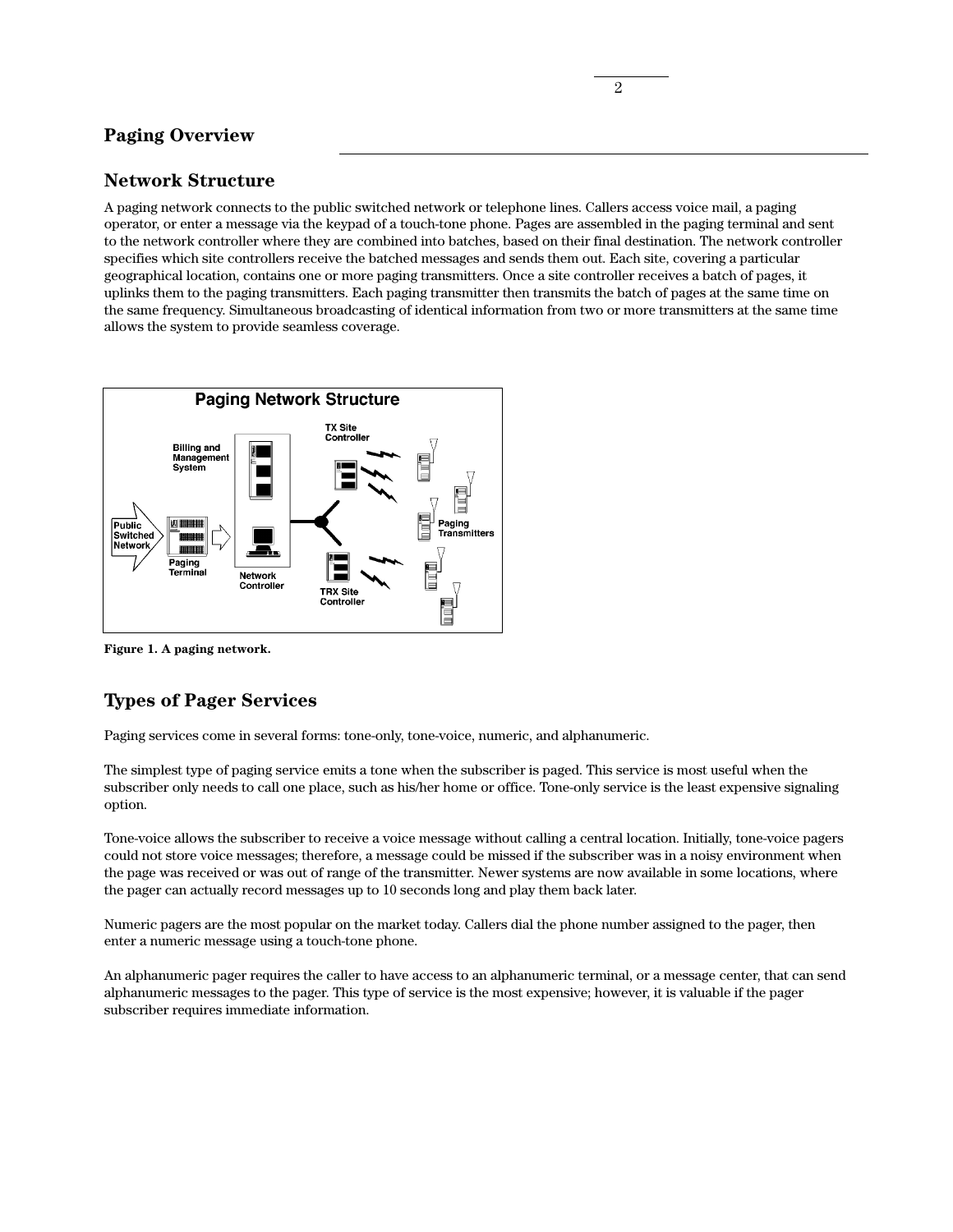## **Pager Formats**

There are many different types of paging formats in use today. By far the most popular are the new digital formats which offer tone, numeric, or alphanumeric messaging, and in some cases voice messaging. Digital formats offer significant advantages over analog systems, including increased subscriber capacity, addressing flexibility, messaging capability, faster signaling speeds, and improved battery life.

The most common digital format is POCSAG (the most popular worldwide standard, also known as RPC1). The newer digital formats are FLEX (a Motorola trademark), FLEX-TD, and ERMES. FLEX systems are being deployed throughout the world. FLEX-TD systems are being installed in Japan. ERMES systems are intended primarily for Europe and are currently being tested.

The following table compares four digital paging formats: POCSAG, FLEX, FLEX-TD and ERMES.

|                                            | POCSAG                         | FLEX, FLEX-TD                                                                             | <b>ERMES</b>        |
|--------------------------------------------|--------------------------------|-------------------------------------------------------------------------------------------|---------------------|
| Subscriber<br>channel capacity             | two million                    | up to one billion                                                                         | up to one billion   |
| Data rates (bps)<br><b>Modulation type</b> | 512, 1200, 2400<br>2 level FSK | 1600, 3200, 6400<br>2 level FSK<br>(at 1600 or 3200),<br>4 level FSK<br>(at 3200 or 6400) | 6250<br>4 level FSK |
| Timing                                     | synchronous with<br>preamble   | synchronous                                                                               | synchronous         |
| Battery saving<br>option                   | yes                            | yes                                                                                       | yes                 |

#### **Table 1. Digital Paging Format Comparison.**

The HP 8648A with option 1EP, the internal pager encoder, provides the signaling required to meet POCSAG, FLEX and FLEX-TD specifications. The addition of option 1E5, the high stability timebase, enables the 8648A to meet the stringent requirements imposed on FLEX and FLEX-TD signals.

## **POCSAG**

POCSAG, Post Office Code Standardization Advisory Group, is a digital paging scheme that was developed by British Telecom to provide a standard signaling format for the United Kingdom. In February 1981, it was accepted by the Consultative Committee for International Radio (CCIR) as the recommended Radiopaging Code No. 1 (RPC1). POCSAG is the most popular paging format in the world. POCSAG has three signaling speeds: 512, 1200, or 2400 bits per second (bps).

POCSAG has a synchronous framework. Messages are always sent in batches and each pager address is located in a specific frame within a batch. A preamble precedes the first batch to wake up any active POCSAG pagers in the system and synchronize them with the transmission. A batch consists of a frame sync code, which identifies the beginning of a batch, and eight frames containing address, message, or idle codewords. Refer to the figure for a diagram of POCSAG's structure.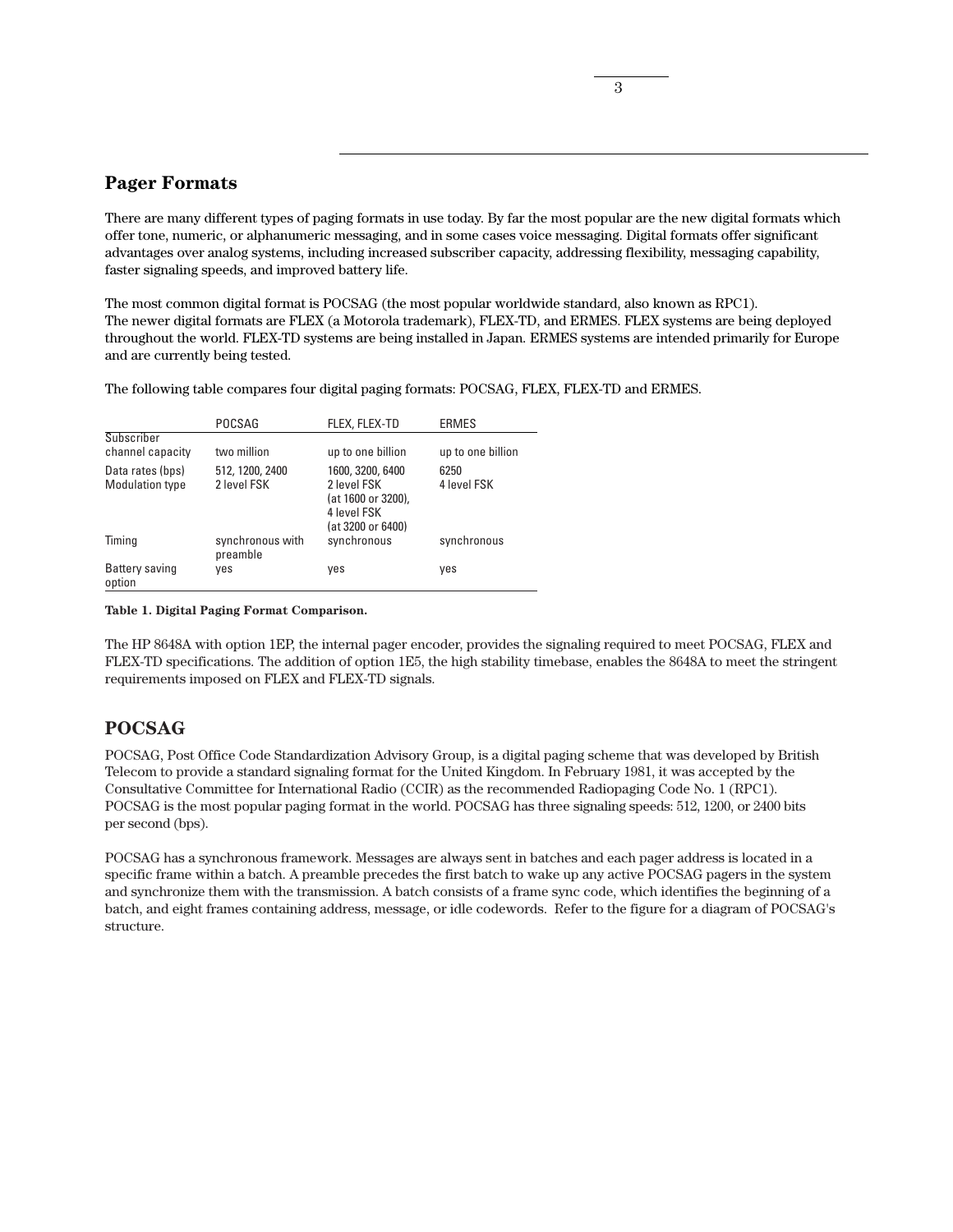

**Figure 2. POCSAG paging protocol.**

After detecting the preamble and synchronizing to the frame sync word, the pager will turn off its receiver circuitry and conserve the battery until the assigned frame appears. When it reactivates, it will either find its address in the assigned frame, or one of two other codewords: an idle codeword (if there is no page), or a message codeword from another subscriber's page. In the latter case, if there is a page, it will be deferred to the next batch.

Each POCSAG address codeword is capable of providing address information for four different paging sources, addresses one through four in the pager. These addresses are determined by the values of bits 20 and 21, the source identifier bits.

A message codeword can contain up to 5 numeric or 2.8 alpha characters. For a numeric pager to receive a 10 digit phone number, two message codewords must be sent. Since message codewords directly follow an address codeword, the second message codeword will take over the first 32 bits of the next frame, overriding any address codewords for the pagers assigned to that frame.

# **FLEX**

The growing volume of pager subscribers requires an increase in system capacity. In addition, as pager users become more sophisticated, there is a desire for more messaging capability and services. Motorola's new "flexible" paging protocol, FLEX (a Motorola trademark), was designed to respond to the needs of this evolving pager market.

The FLEX protocol offers several benefits to users. First, battery life has improved significantly. FLEX pagers have ten times more battery efficiency than existing POCSAG 1200 pagers. More effective battery use provides new opportunities to reduce the size and change the shape of pagers. FLEX error correction capabilities have improved message integrity. In addition, users will benefit from enhanced services, such as: nationwide paging, missed message indication, efficient dynamic group calling, information services, and computer file transfers.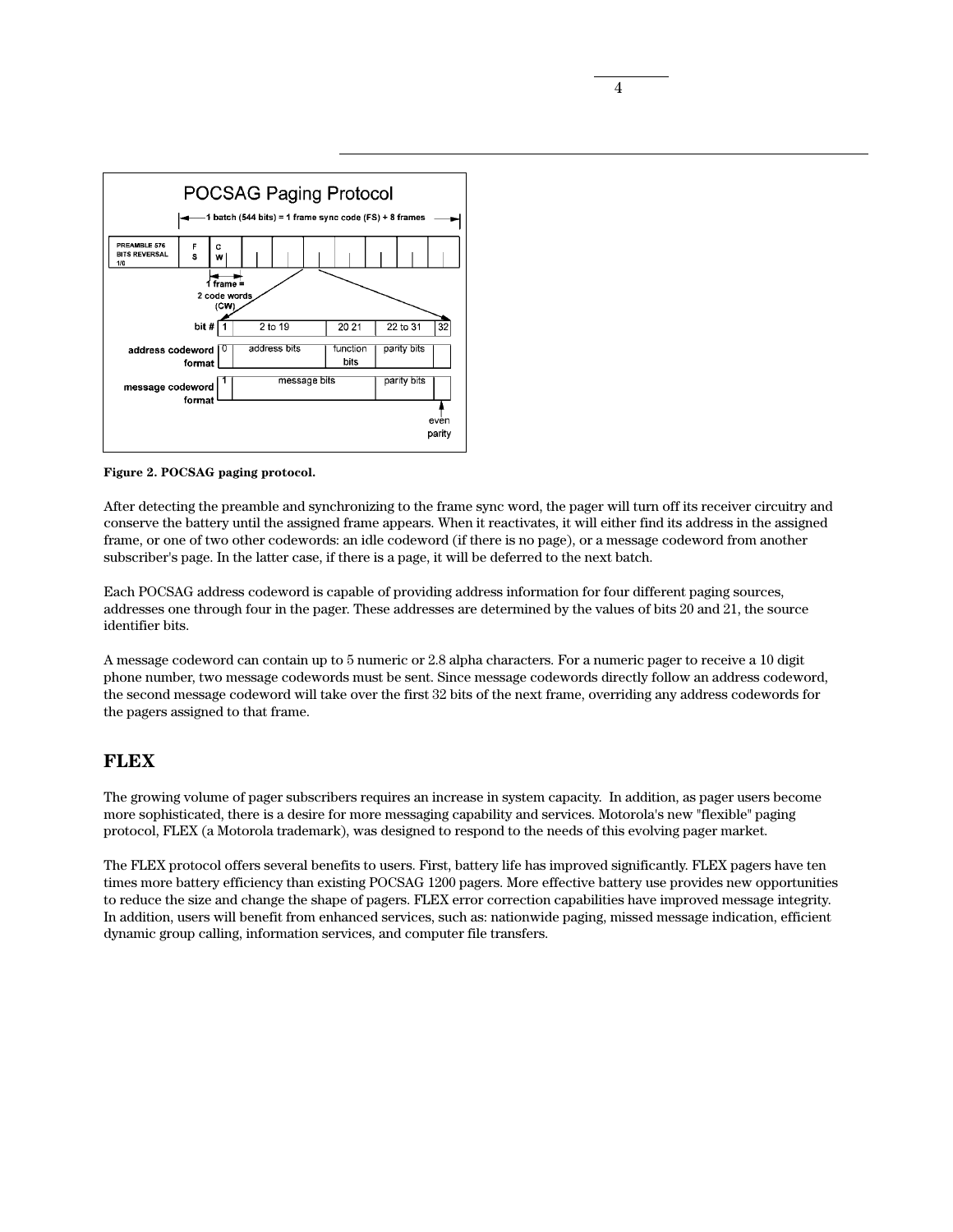Since FLEX is optimized for throughput, efficiency, and flexibility, there are also significant advantages for service providers. The FLEX protocol can support more subscribers than any existing paging protocol - four times the number of pagers on an RF channel. FLEX, with 1600, 3200, or 6400 bits per second signaling speeds, is compatible with existing paging protocols. Service providers with an existing system (such as POCSAG 1200) may add FLEX 1600 with a minimal investment, and then upgrade to 3200 and 6400 bps as their capacity requirements increase. Fade protection has been enhanced. By interleaving address and message bits, FLEX can overcome a 10 ms fade independent of signaling speed. In addition, the FLEX design offers new opportunities to expand messaging capabilities and services.

FLEX pagers can operate at any of the three speeds and will automatically adjust to the speed of the transmitted signal. A 2-level FSK modulation is used for 1600 bps and 3200 bps transmissions. A 4-level FSK modulation is used for 3200 bps and 6400 bps transmissions. The figure shows the differences between 2-level and 4-level FSK. For 4-level FSK each level represents a 2-bit sequence, known as a symbol. Therefore, for the same rate of transmission, 4-level FSK transmits double the information of 2-level FSK.







## **FLEX Protocol Structure**

FLEX has a synchronous format that assigns a pager to a frame. The frames are numbered 0 to 127. These frames occur at a rate of 128 every 4 minutes and represent one FLEX cycle. There are 15 FLEX cycles per hour, numbered from 0 to 14.

Each pager is assigned a particular frame (or frames) within a FLEX cycle. When turned on, the pager will synchronize with the local transmitter, and then turn on the receiver circuitry for its assigned frame(s). This feature significantly improves battery life. The pager no longer needs to detect a preamble as with POCSAG.

Each frame consists of a sync field and 11 blocks. The sync information is composed of three parts: sync 1, frame information, and sync 2. The first two parts are always transmitted at 1600 bps using 2-level FSK. Sync 1 provides timing information and defines the speed of the rest of the frame (the block speed). The frame information word contains the frame number, the cycle number, and other information. Sync 2, which is transmitted at the speed defined in sync 1, provides block synchronization so that the data can be properly decoded.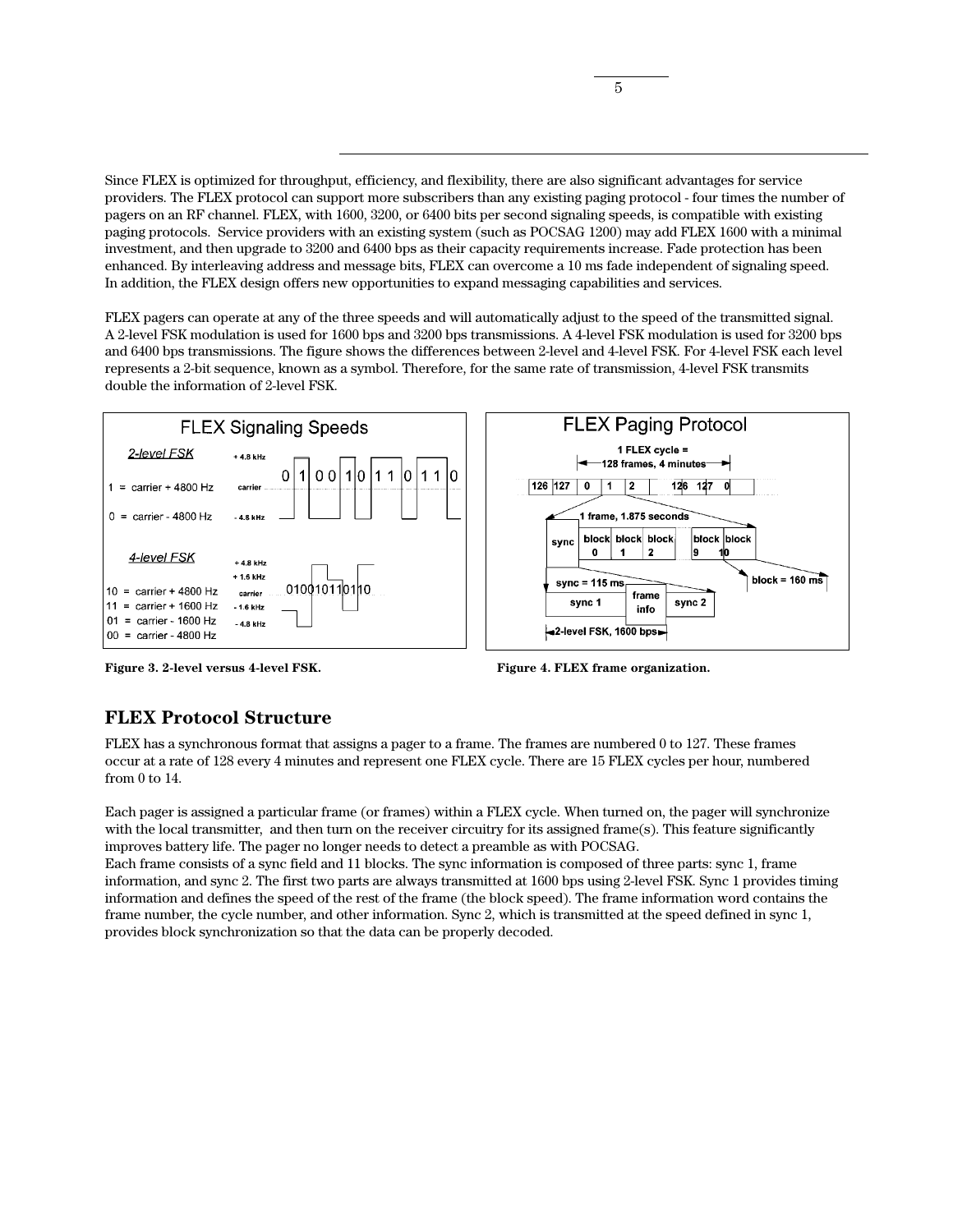The information that is transmitted within a FLEX frame is shown in figure 5. The 11 blocks contain up to five fields of information. They include a block information field, an address field, a vector field, a message field, and an idle code field. These fields are not constrained by block boundaries. The block information field is typically one word long and contains information that indicates where in the frame the address and vector fields start, and how many priority addresses are placed at the beginning of the field. Priority addresses are assigned to pages with an urgent priority. The address field contains addresses of the pagers that are being paged. The vector field, which has a one-to-one relationship with the address field, points to the start of and indicates the length of the message. The message field contains the message. Any unused blocks in a frame are filled with idle code - alternating 1's and 0's at 1600 bps. At higher speeds, the symbol pattern must produce the same binary waveform as the bit pattern of a 1600 bps idle signal.



**Figure 5. FLEX block organization.**

### **CAPCODE structure**

Within a standard CAPCODE (pager's address) several parameters are defined: address, phase, and frame number. At a minimum, a standard CAPCODE will contain an alpha character followed by seven digits (short address) or nine digits (long address), such as 'A1234567' or 'A123456789', respectively. An additional one or four digits may also be added in front of the alpha character to specify a different battery saving cycle (called collapse cycle) and a frame number for a non-standard CAPCODE.

## **Collapse cycle**

FLEX has defined the concept of collapsing the frame number to less than the seven binary bits normally required to convey a number from 0 to 127. Specific bits are masked to enable the pager to check more than one frame per cycle; this trades battery life for more immediate message delivery. The first frame a pager will check is determined by the CAPCODE; how frequently a pager will turn on afterwards is a function of 2C, where C is the collapse cycle. Each pager has an assigned collapse cycle that can be adjusted to meet the needs of the user. The transmission system also assigns a collapse cycle in the block information word of each frame. The service provider may choose to adjust the collapse cycle to force concentrations of FLEX paging traffic into very small periods of time to facilitate mixing with other codes. If the pager and the network specify different collapse cycles, the pager will be set to the smaller collapse cycle.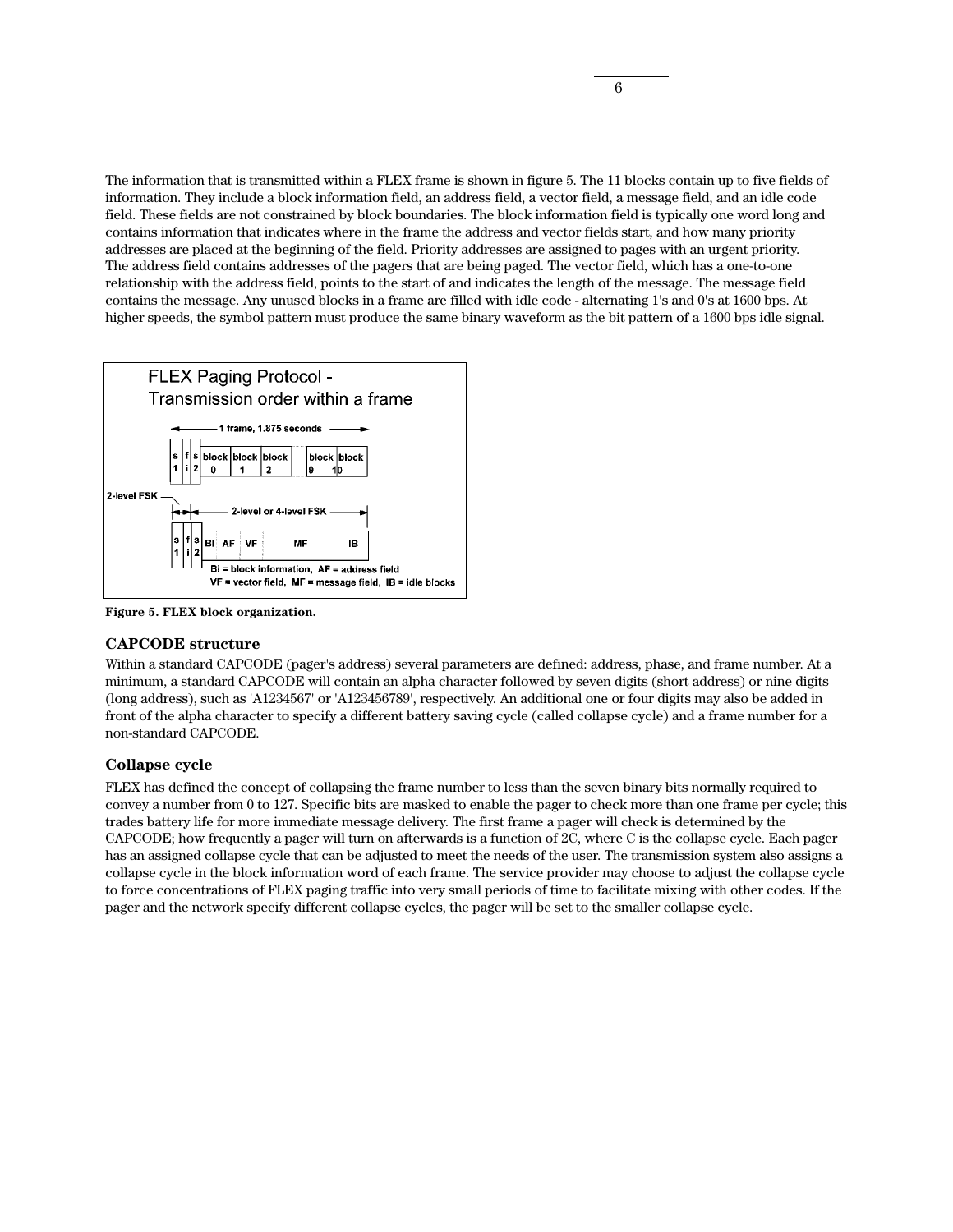Figure 6 illustrates the affect of the collapse cycle on message delivery. For a collapse cycle of seven, a pager that is assigned frame 126 (binary 1111110) will check for messages every four minutes. If the collapse cycle is set to one, all but the first bit will be masked. The pager will then check for messages every other frame. If the collapse cycle is set to two, all but the first two bits will be masked. The pager will then check for a message every fourth frame.

|                   |              |                                                                                            | $\overline{\phantom{a}}$ | 128 frames, 4 minutes $\longrightarrow$ | 1 FLEX cycle $=$ |         |         |         |
|-------------------|--------------|--------------------------------------------------------------------------------------------|--------------------------|-----------------------------------------|------------------|---------|---------|---------|
| Collapse<br>Cycle | Decimal      | 126                                                                                        | 127                      | D                                       |                  |         | з       |         |
|                   | $2^{\prime}$ | 1111110                                                                                    | 1111111                  | 0000000                                 | 0000001          | 0000010 | 0000011 | 0000100 |
|                   | י פ          | XXXXXXO                                                                                    | <b>XXXXXX</b> 1          | XXXXXX                                  | XXXXXX1          | XXXXXX0 | XXXXXX1 | XXXXXX0 |
| 2                 | 2            | <b>XXXXX10</b>                                                                             | XXXXX11                  | XXXXX00                                 | XXXXX01          | XXXXX10 | XXXXX11 | XXXXX00 |
|                   |              | • Pager decodes only unmasked bits for frame assignment.<br>Frame assignments are in bold. |                          |                                         |                  |         |         |         |

**Figure 6. Collapse cycle vs frequency of pager activation.**

# **FLEX-TD (time diversity)**

FLEX-TD, also known as RCR-43, is based on FLEX and adds a time diversity feature. This feature improves messaging reliability by repeating the transmission of a message up to four times.

The standard frame is divided into subframes whose number of words is fixed by the transmission number. One frame is divided into two subframes for two transmissions (one repeat), three subframes for three transmissions (two repeats), or four subframes for four transmissions (three repeats).

## **Pager tests**

Most pager manufacturers test similar aspects of a pager although many of the specifics vary from one manufacturer to another. The following tests are frequently done and will be reviewed in this product note:

- 1. Preselector alignment
- 2. Oscillator tuning
- 3. Sensitivity
- 4. Functional

For proper testing, the pager receiver must be in an RF isolation enclosure. Shielding the pager from any external RF signals ensures that the pager is responding only to the test signal.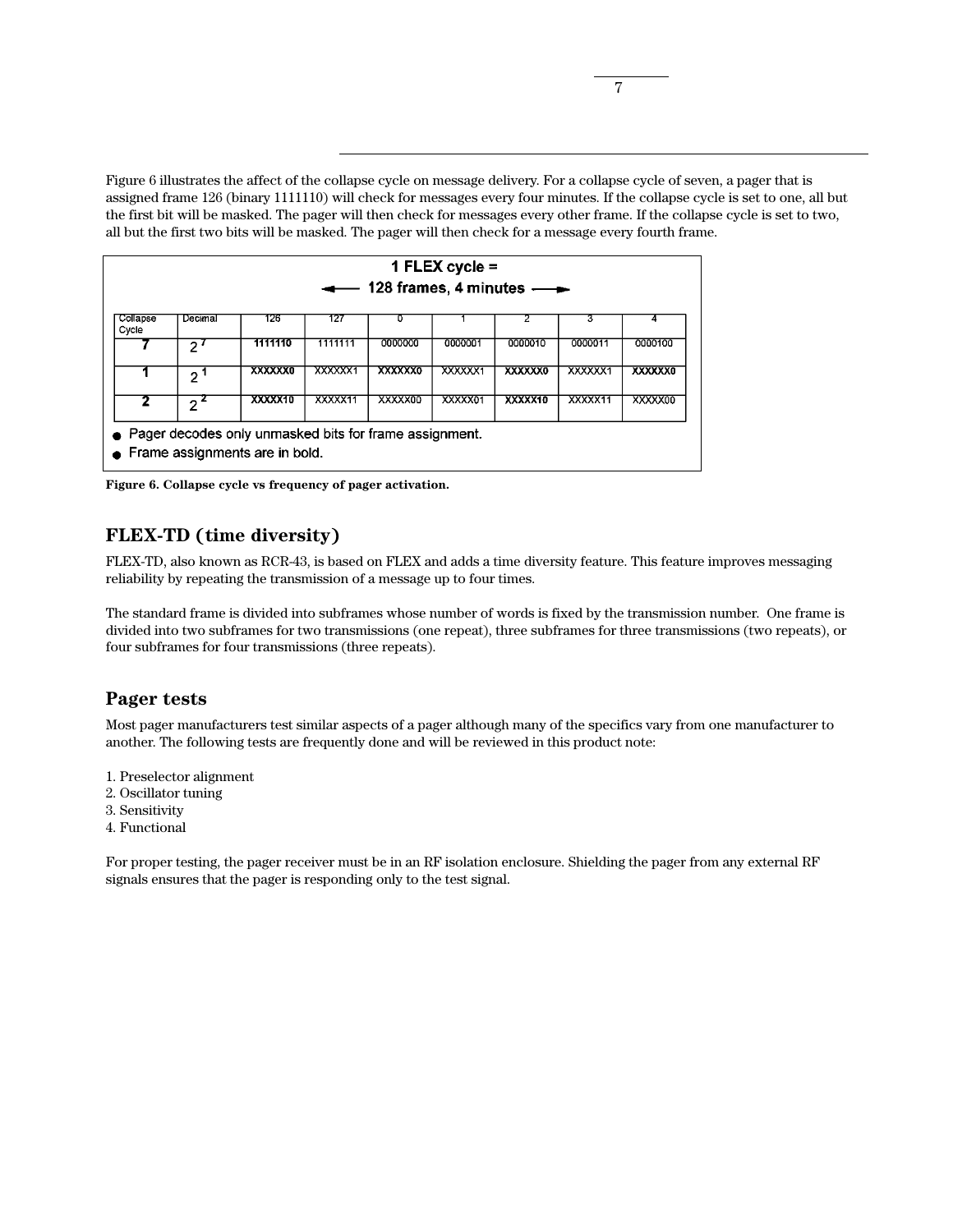Figure 7 is a typical block diagram for a pager receiver. This receiver has a two-stage downconverter; other designs use only a single-stage downconverter. Often, the preselector, the first-stage mixer, and the first-stage local oscillator (LO), contain variable components that must be adjusted during production. Components used after the first stage mixer are generally fixed and do not require adjustment. Most manufacturing test is done to adjust the variable components in the pager receiver section. We will refer to this block diagram as we review each test.





**Figure 7. Typical pager receiver block diagram. Figure 8. Preselector alignment using an HP 8648A signal generator with option 1EP and a digital multimeter (DMM).**

## **Preselector alignment**

Many pager designs use adjustable components in the preselector section of the receiver. These components are adjusted during manufacturing. For example, if the pager is designed to operate at 929.1125 MHz with a 25 kHz channel width, the components in the preselector will be adjusted to filter out frequencies outside of this channel.

Figure 8 shows a typical setup used to align the preselector. The signal generator outputs a paging signal (for example a 4-level FSK for a FLEX pager) at the channel frequency (for example at 929.1125 MHz). The adjustable components, variable capacitors, and inductors are adjusted until the received signal strength after the amplifier is maximized. Many pager designs have a test point where a voltage level that is proportional to the received signal strength can be measured. For these designs a voltmeter can be used to verify that the preselector has been properly aligned.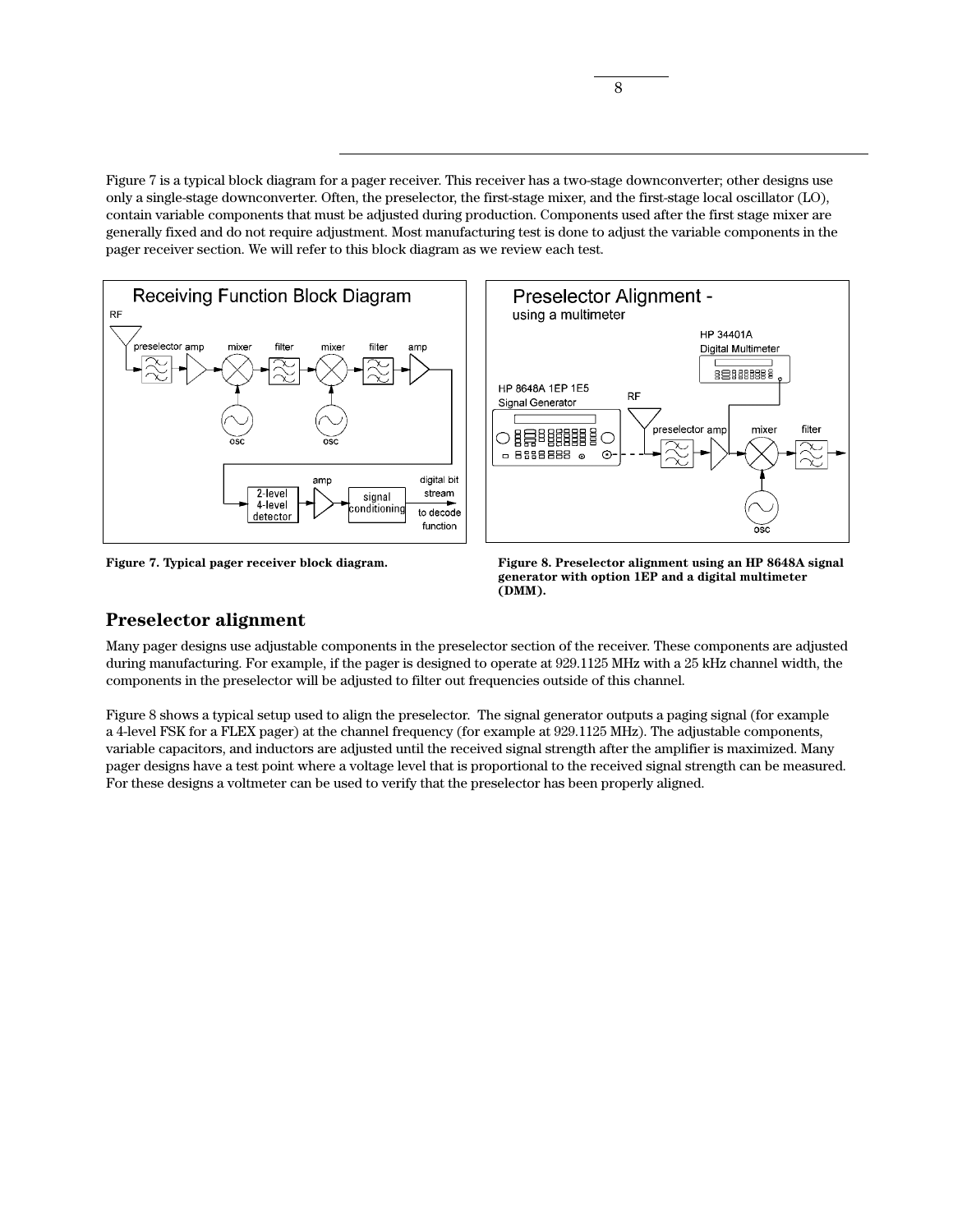For pager designs that do not have a voltage test point, a spectrum analyzer may be used to monitor the output of the preselector. Again, variable components are adjusted until the received signal strength reaches the required level. The received signal strength can be viewed directly on the spectrum analyzer by adjusting the center frequency of the spectrum analyzer to the desired channel (for example, 929.1125 MHz) and setting the span to the channel width (for example, 25 kHz). The spectrum analyzer also displays any asymmetry in the preselector filter shape. The amplitude levels of the FSK sidelobes should be of equal height. Sidelobes that are of unequal height indicate that the preselector filter shape needs to be adjusted.



**Figure 9. Preselector alignment using an HP 8648A signal generator with option 1EP and a spectrum analyzer.**

### **Operating the pager encoder, option 1EP:**

1. Before entering the pager encoder menu, check that the correct carrier frequency and FM deviation for the pager under test are set.

2. Enter the pager encoder menu by pressing the [FM] (ENCODER) key. The screen should display FORMAT in the upper left corner.

3. To select a parameter, use the [PREV] and [NEXT] keys.

4. To move between options for each parameter, rotate the AMPLITUDE/ENCODER knob until the desired option is displayed.

5. When all parameter options have been selected, press the [INCR SET] (START/STOP) key to initiate a page.

6. To exit the pager encoder menu, press the [FM] (ENCODER) key again.

## **Setting up the HP 8648A option 1EP to output continuous pages:**

1. Press [FREQUENCY] and enter the paging frequency.

2. Press [FM] and enter the FM (FSK) deviation (4.5 kHz for POCSAG, 4.8 kHz for FLEX and FLEX-TD).

3. Press [AMPLITUDE] and enter the desired output power. Press [RF ON/OFF] to turn on the RF output.

4. Press [FM] a second time to enter the encoder menu. You should see FORMAT displayed in the upper left corner.

5. Rotate the AMPLITUDE/ENCODER knob to select the proper paging format.

6. Press the [NEXT] key to move to the DATA RATE parameter and select the desired data rate.

7. Press the [NEXT] key to move to the PAGER TYPE parameter and select the desired pager type.

8. Press the [NEXT] key to move to the MESSAGE parameter and select a message.

9. Press the [NEXT] key to move to the MODE parameter and select continuous.

10. Press the [NEXT] key to move to the PAGER CODE parameter and use the alphanumeric keys to enter the pager code.

11. For FLEX pagers, press the [NEXT] key to move to the COLLAPSE CYCLE parameter. Adjust the COLLAPSE CYCLE value to 1. This ensures that the pager searches every other frame for a message.

12. Press the [START/STOP] button to begin paging.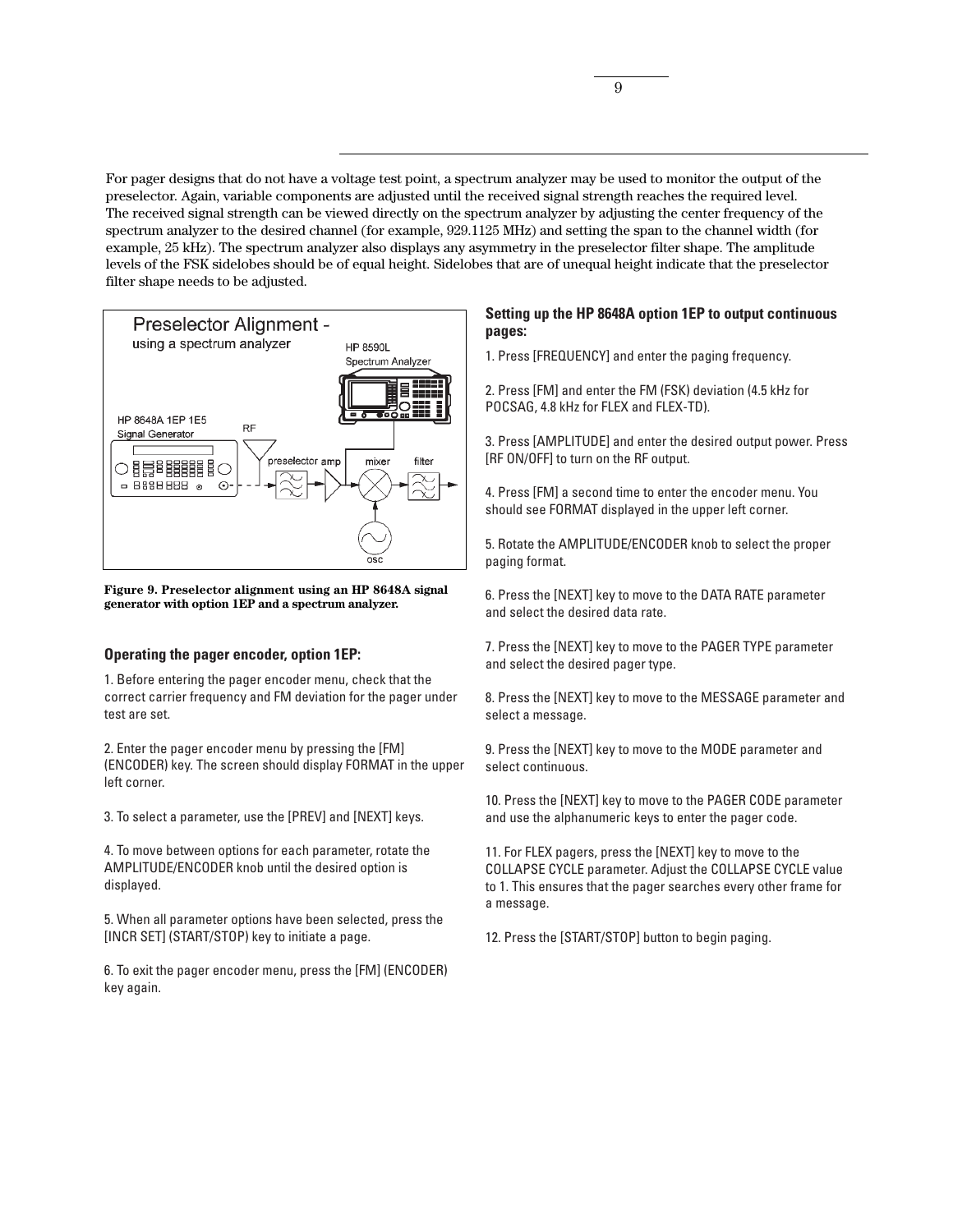## **Oscillator tuning**

After adjusting the preselector to the appropriate channel, the local oscillator (LO) needs to be adjusted to downconvert the RF signal to the correct intermediate frequency (IF). Many pager designs incorporate a variable inductor into the oscillator design. This inductor is tuned until the proper IF value is measured. Some designs incorporate laser-trimmable or air-trimmable components.

A simple method of tuning is to connect a frequency counter at the IF output of the mixer and adjust the oscillator value until the counter reads the proper IF frequency. The output of the signal generator must be a sine wave at the required channel frequency (for example, 929.1125 MHz).

This is an inexpensive tuning solution. However, the counter requires a filter to remove unwanted mixing products and generally requires a preamplifier to raise the signal level to the detection threshold. For designs that use a fixed IF filter, the measurement can be made at the IF filter output. This eliminates the need for an external filter at the counter input.

A spectrum analyzer can be used instead of a frequency counter. The spectrum analyzer is frequency selective and has greater sensitivity. This eliminates the need for an external filter and a preamplifier.



**Figure 10. Manual oscillator tuning using a spectrum analyzer.**

#### **Configuring the HP 8648A for oscillator tuning:**

1. Press [FREQUENCY] and enter the paging frequency. Do not turn on any modulation!

2. Press [AMPLITUDE] and enter the required output power. Press [RF ON/OFF] to turn on the output power.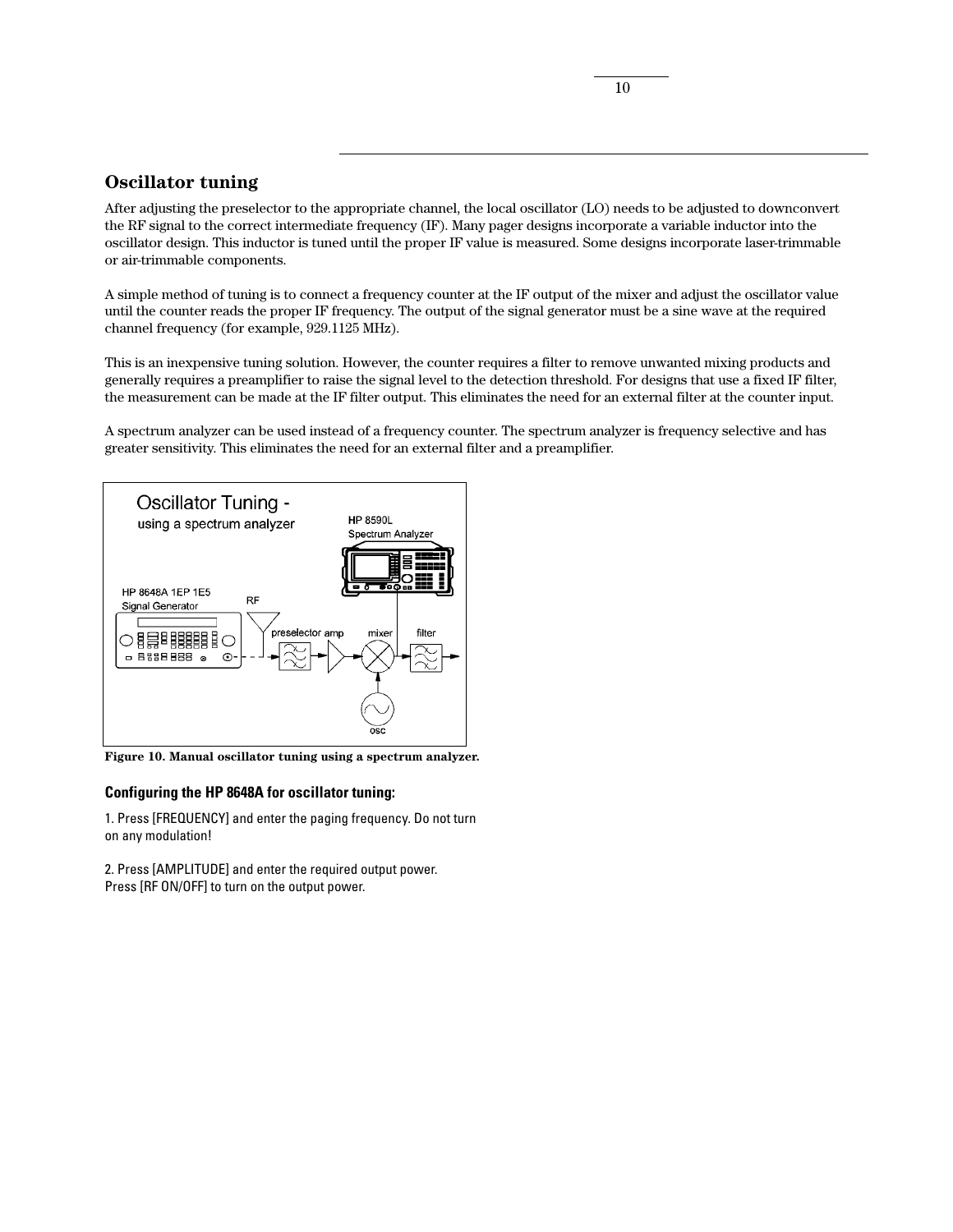Some manufacturers use laser trimming to adjust the LO frequency. In laser trimming, a YAG laser is aimed at a lasertrimmable component (usually a capacitor). The capacitor is generally a multilayer ceramic capacitor. The energy from the YAG laser removes metal and ceramic material from the capacitor. The removal of material changes the value of the capacitor and thus changes the LO frequency.

Laser-trimming systems require an automated test system that shuts off the laser at the proper time. In many automated test systems, the spectrum analyzer is set to zero span with a resolution bandwidth (RBW) equal to the width of the paging channel (for example, 25 kHz). The center frequency is set to the IF frequency (for example, 17.9 MHz). The **video out** connector from the spectrum analyzer is connected to the input of the DMM. During tuning of the LO, increasing received signal strength from the IF results in an increase in the RMS voltage read by the DMM. In an automated system, the DMM can update a computer every 20 ms. Thus, when the specified signal strength is received, the computer can quickly shut down the YAG laser.

The spectrum analyzer/DMM measures a product parameter. However, this same system can measure a process parameter. The YAG laser trims a capacitor for a period of time. In addition to measuring the IF signal strength, the test system can measure the laser-trimming time. A statistical analysis of the laser-trimming times will produce an average value and acceptable process limits. This information can be used to improve the production process.

A YAG laser-trimming system is very expensive. For most manufacturers, this type of system does not provide a financial return over manual tuning and testing. Air-trimming systems, typically ten times less expensive, offer a low-cost alternative to laser trimming.

An air-trimming system focuses a particle stream onto a trimmable component. The particle stream removes metal and ceramic material from the capacitor to adjust the capacitor value and, consequently, the LO value. Air trimming requires the same test equipment to monitor the IF signal and measure the process characteristics. As with laser trimming, the trimming time is a process parameter. Figure 11 shows the equipment configuration for a laser- or air-trimming measurement.



**Figure 11. Tuning the LO using laser or air trimming.**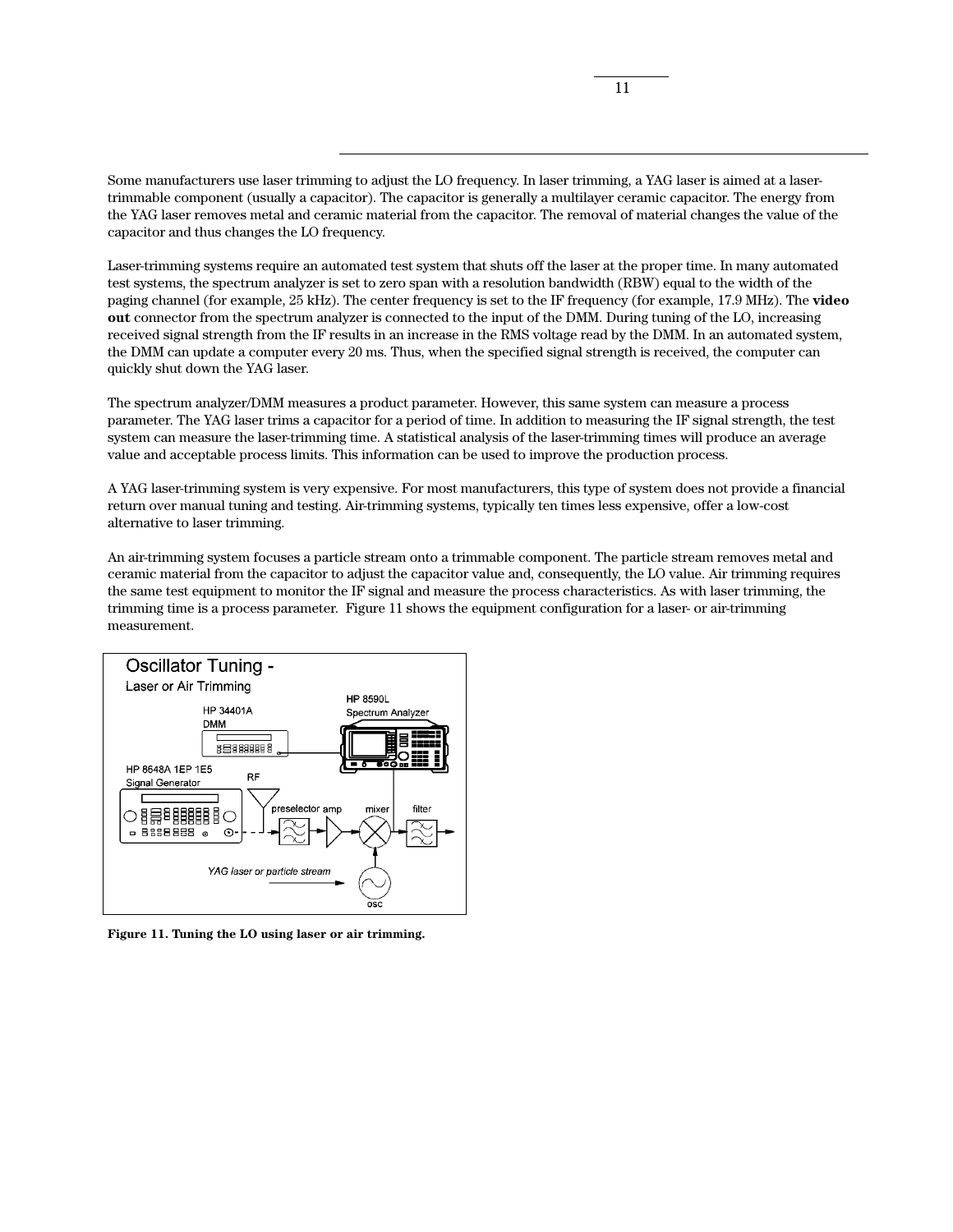## **Sensitivity**

Perhaps the most important specification for a pager is the receiver sensitivity. The receiver sensitivity determines the ability of the pager to properly receive low-level signals. A pager with poor sensitivity will not reliably detect messages. This results in unhappy customers!

Sensitivity specifications are usually in microvolts per meter  $(\mu V/m)$ . A sensitivity measurement must be made with a calibrated, known field strength. To achieve this, the pager is placed in an RF isolation enclosure (typically a TEM cell, screen room, or isolation chamber). A signal generator is attached to the enclosure. The power from the signal generator is radiated into the enclosure and generates a uniform field strength. When using the HP 8648A with option 1EP, the output power will need to be converted to field strength using the following formulas<sup>1</sup>:

E (volts/meter) =  $SQRT(P$  (watts)  $*\Omega$  (ohms)) / d (meters)

 $E$  (dBmV/m) = 20log (E ( $\mu$ V/m) / 1 $\mu$ V/m)

Where:

 $P = power$  output from the signal generator

 $\Omega$  = impedance of the RF isolation enclosure

d = distance from upper wall to septum of TEM cell

An optional TEM cell is available with the HP 8648A (option K17). The following table converts the output power from the signal generator to the field strength inside the TEM cell.

| Signal<br>Generator<br>Power (dBm) | <b>TEM Cell Field</b><br>Strength (µV/m) | <b>TEM Cell Field</b><br>Strength (dBuV/m) |
|------------------------------------|------------------------------------------|--------------------------------------------|
| $-120$                             | 2.91                                     | 9.29                                       |
| $-115$                             | 5.18                                     | 14.29                                      |
| $-110$                             | 9.21                                     | 19.29                                      |
| $-105$                             | 16.38                                    | 24.29                                      |
| $-100$                             | 29.14                                    | 29.29                                      |

**Table 2. Power to Field Strength Conversion.**

There are many methods for measuring sensitivity. The 9 of 10 method is a common technique for measuring sensitivity. In this method, the signal generator output is set to the sensitivity of the pager. Ten pages are sent. To pass, at least nine of the ten pages should be received. For this technique, when using the HP 8648A option K17 TEM cell, the pager should be oriented to achieve the maximum sensitivity reading. Other techniques involve varying the orientation of the pager with respect to the incoming paging signal. A second technique, known as the 3/20 method is more involved.

In the 3/20 method, the pager is placed inside the HP 8648A option K17 TEM cell. The measurement begins with the pager placed in the upright position inside the TEM cell. A total of eight measurements are made with the pager being rotated 45 degrees for each measurement. The sensitivity of the pager, in  $\mu V/m$ , is recorded at each orientation.

<sup>1.</sup> Myron L. Crawford, "Generation of Standard EM fields using TEM trans-mission cells", IEEE Transactions on Electromagnetic Compatibility, November 1974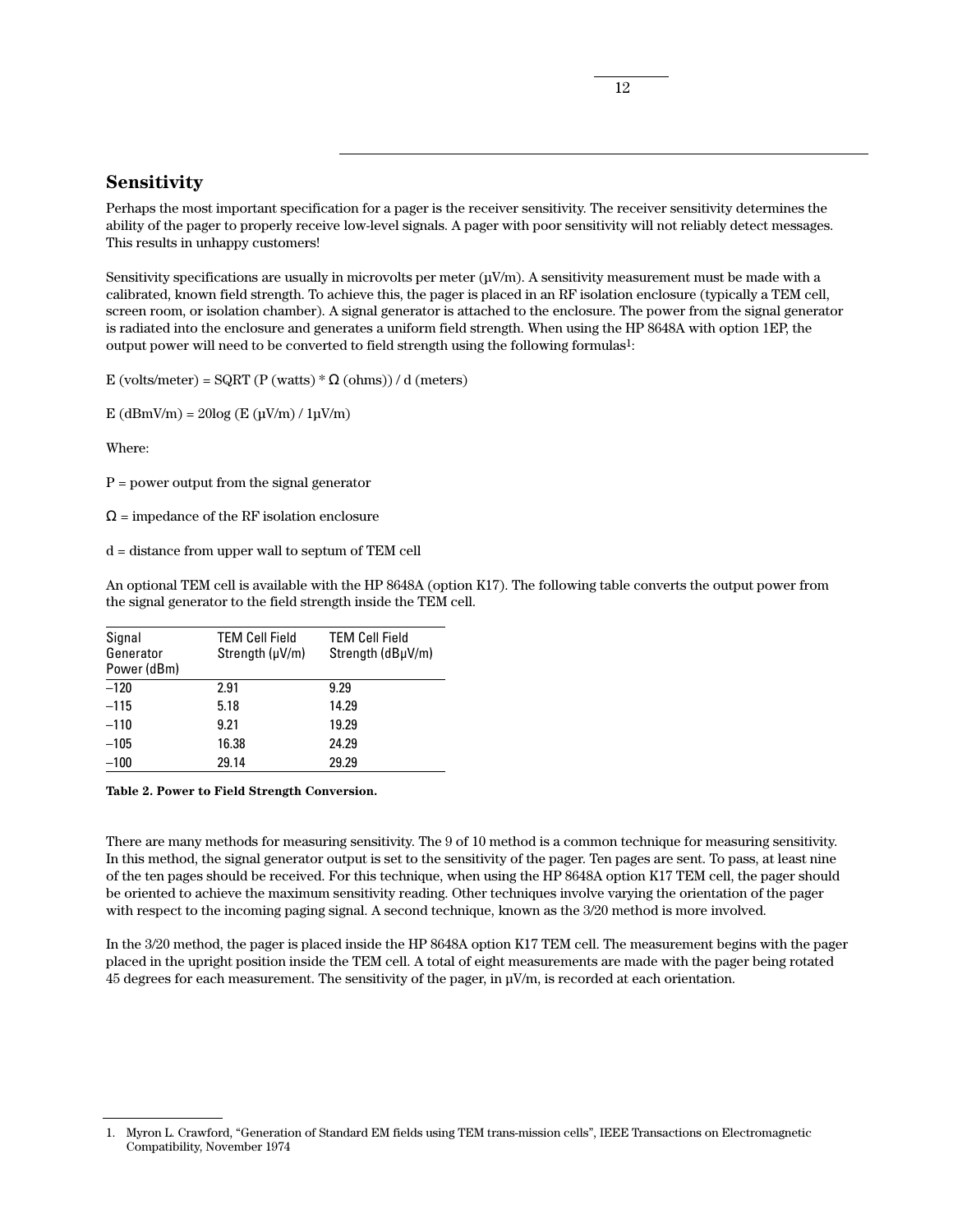To obtain the pager sensitivity at each orientation, send three consecutive pages. If the pager responds to all three, reduce the output power by 1dB and send three more pages. Reduce the output power to the lowest level that triggers a response on each of the three successive pages. Record the output field strength as E3p.

Reduce the output power by 1dB. Send twenty pages. If three successive pages are received, the output power is reduced by 1dB. If no pages are received, the output power is increased by 1dB, otherwise, the output power remains the same. Record the output field strength as E20.

The pager sensitivity at each orientation is the average of E<sub>3p</sub> and E<sub>20p</sub>: E<sub>n</sub> = (E<sub>3p</sub> + E<sub>20p</sub>) / 2. The overall pager sensitivity is calculated as:

$$
E_{\text{SENS}} = \sqrt{\frac{8}{1/E_1^2 + 1/E_2^2 + 1/E_3^2 + 1/E_4^2 + 1/E_5^2 + 1/E_6^2 + 1/E_7^2 + 1/E_8^2}}
$$



**Figure 12. Pager sensitivity example.**

### **Configuring the HP 8648A with 1EP for making a sensitivity measurement:**

1. Press [FREQUENCY] and enter the paging frequency.

2. Press [FM] and enter the FM (FSK) deviation (4.5 kHz for POCSAG, 4.8 kHz for FLEX and FLEX-TD).

3. Press [AMPLITUDE] and enter an output power equal to the sensitivity of the pager (see table 2).

4. Press [FM] a second time to enter the encoder menu. You should see FORMAT displayed in the upper left corner.

5. Rotate the AMPLITUDE/ENCODER knob to select the proper paging format.

6. Press the [NEXT] key to move to the DATA RATE parameter and enter the desired data rate.

7. Press the [NEXT] key to move to the PAGER TYPE parameter and select the desired pager type.

8. Press the [NEXT] key to move to the MESSAGE parameter and select a message.

9. Press the [NEXT] key to move to the MODE parameter and select BURST. Enter a value of ten for the number of bursts.

10. Press the [NEXT] key to move to the PAGER CODE parameter and use the alphanumeric keys to enter the pager code.

11. For FLEX pagers, press the [NEXT] key to move to the COLLAPSE CYCLE parameter. Adjust the COLLAPSE CYCLE value to 1. This ensures that the pager searches every frame for a message.

12. Press the [START/STOP] button to begin paging.

13. If the pager responds to nine of the ten pages, then the pager meets its sensitivity specification.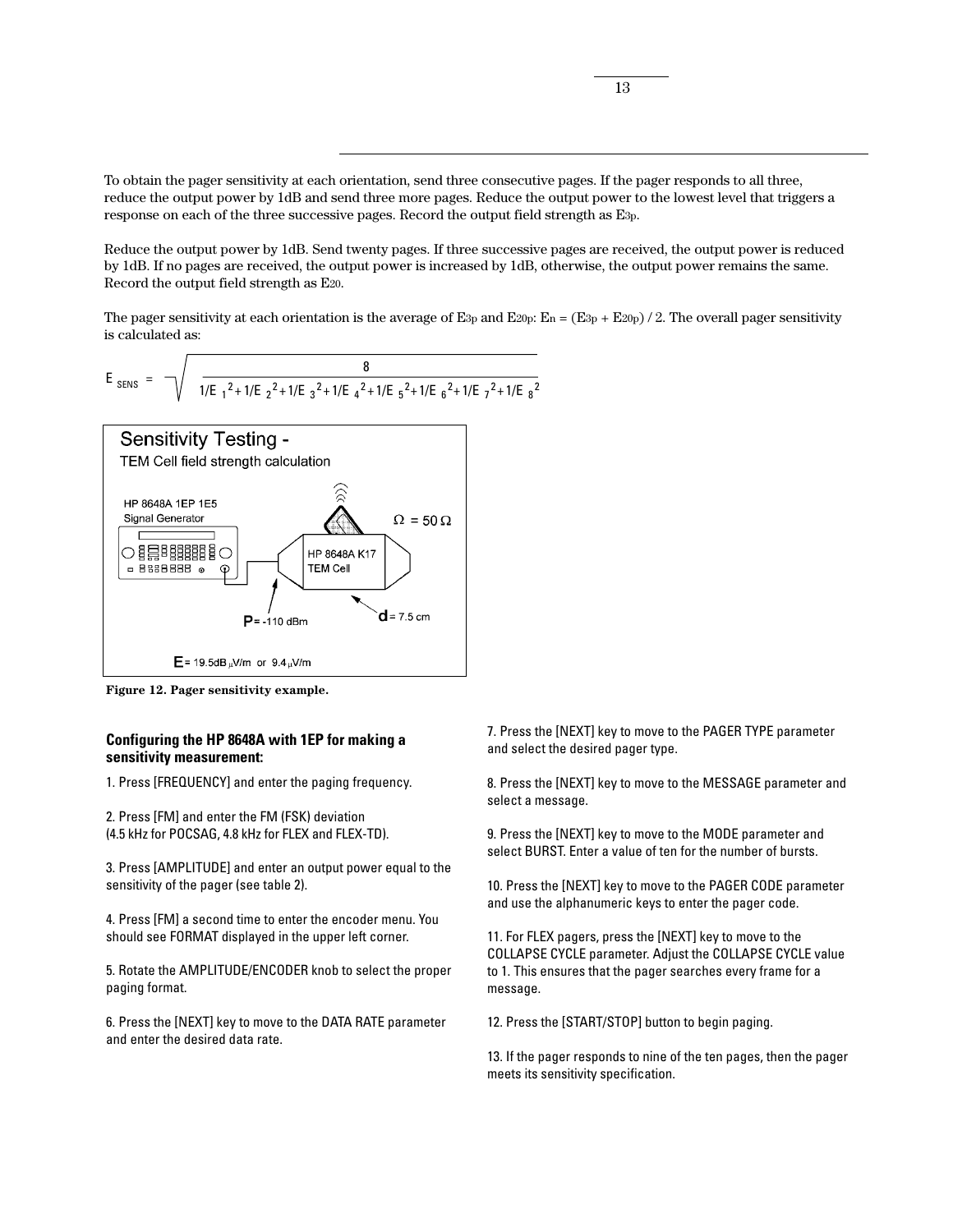## **Functional testing**

In final testing, before the pager is shipped, all of its basic functions should be tested. Does it beep? Does it vibrate? Does the light flash? Does it display the message correctly?

# **Recommended test equipment**

For POCSAG pagers, most manufacturing tests can be made with: an HP 8648A with options 1EP and K17, a frequency counter, and a DMM. In addition, a spectrum analyzer and an oscilloscope are often used in production testing.

For FLEX and FLEX-TD, the same test equipment may be used. However, when testing FLEX and FLEX-TD, a high stability timebase for the HP 8648A is required. FLEX and FLEX-TD both require that the FSK deviation of the output signal be within 60 Hz of the specified deviation. The high stability timebase option for the HP 8648A, option 1E5, with an accuracy specification of 0.15 ppm, enables the HP 8648A to meet this requirement. In addition, an external reference may be used if the performance specifications of the reference signal are superior to those of the high stability timebase, option 1E5.

| <b>HP 8648A</b>        | Synthesized Signal Generator                                             |
|------------------------|--------------------------------------------------------------------------|
| Option 1EP             | Pager Signaling Option (FLEX, FLEX-TD and POCSAG)                        |
| Option 1E5             | High Stability Timebase (needed to meet FLEX requirements)               |
| Option K17             | TEM Cell for RF Isolation (includes test fixture)                        |
| <b>HP 34401A</b>       | (A digital DMM multimeter used in pager tuning and alignment procedures) |
| HP 53181A <sup>2</sup> | RF Counter (used in pager tuning and alignment procedures)               |

### **Alternate test equipment**

| <b>HP 8590L</b> | RF Spectrum Analyzer (may be used in place of a frequency counter)                                                   |
|-----------------|----------------------------------------------------------------------------------------------------------------------|
|                 | <b>HP 54600 Series</b> <sup>2</sup> General Purpose Oscilloscope (may be used in place of DMM and frequency counter) |